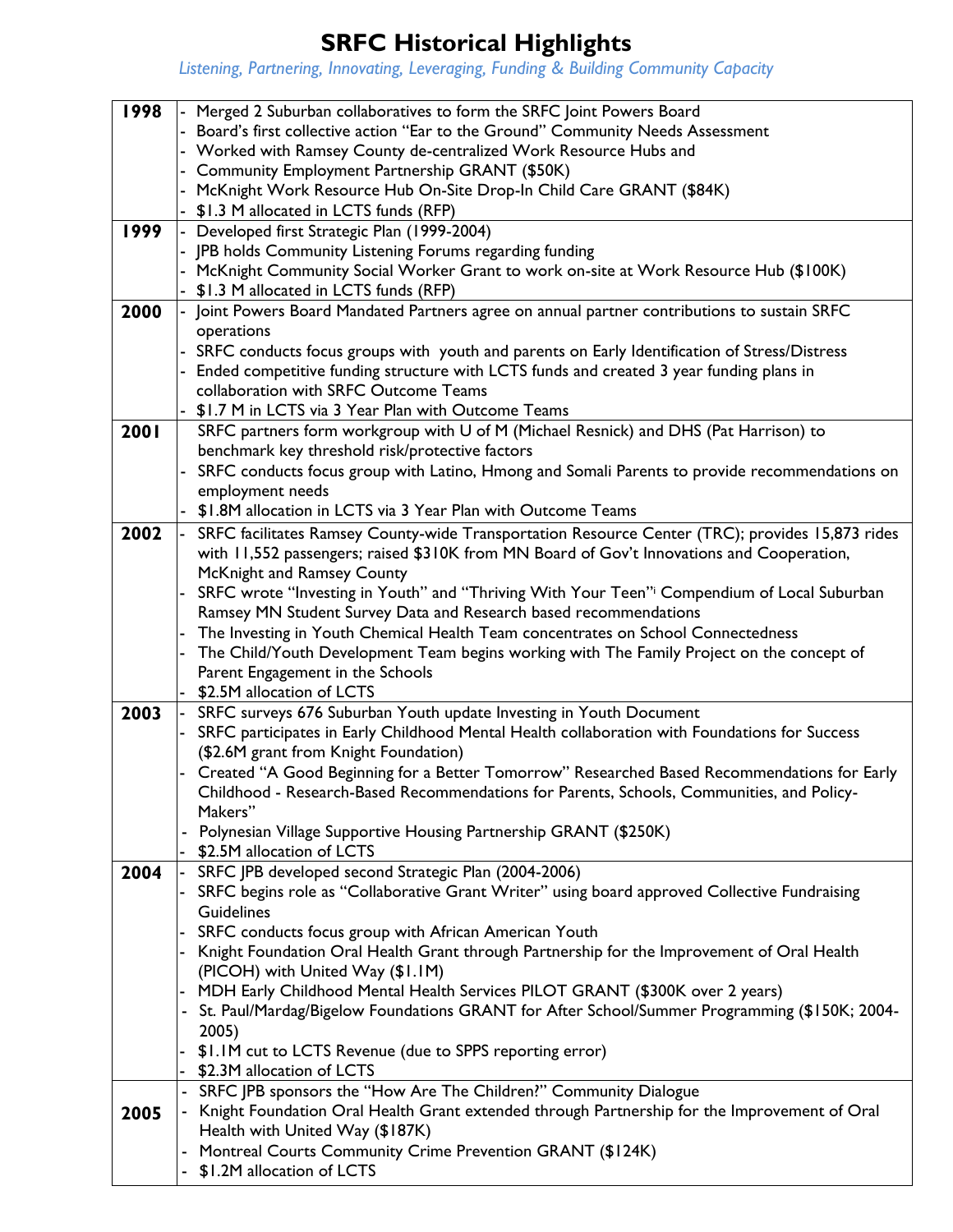| 2006        | - JPB developed third Strategic Plan (2006-2010) for our "Leap of Faith" year                         |
|-------------|-------------------------------------------------------------------------------------------------------|
|             | - Youth and Parent Focus Group on Stress/Distress - Identified youth as early detectors of            |
|             | stress/distress in their peers                                                                        |
|             | SRFC Language and Cultural Resource Team received McKnight Bi-lingual Home-School/Cultural            |
|             | Liaison GRANT (\$175K)                                                                                |
|             | SRFC Parenting Support Team and Youth Families Action Team creates Standardized Early                 |
|             | Childhood Screening Protocol for Dental and Social-Emotional Health                                   |
|             | MN Early Learning Foundation (MELF) GRANT (\$140K 2006-2007)                                          |
|             | \$400K allocation of LCTS (LCTS Payback continues (2007-2010))                                        |
| 2007        | - Our "Make or Break Year"                                                                            |
|             | Received \$8.6M Safe Schools/Healthy Students (SS/HS) Initiative GRANT                                |
|             | The Knight Foundation gave SRFC \$10,000 from their donor advised fund in recognition of our          |
|             | valuable leadership in organizing and connecting diverse stakeholders around young children's mental  |
|             | health and oral health care issues.                                                                   |
|             |                                                                                                       |
|             | LCTS Payback continues 2007-2010 (due to state reporting error)                                       |
|             | \$2.8K LCTS/SS/HS Grant                                                                               |
| 2008        | - Created Four-Year Plan for Initiative Funding via SS/HS grant which included schools safety         |
|             | improvements; Interdisciplinary Teams in each district, Climate Surveys, District Coordinators,       |
|             | School Connectedness/Climate/PBIS supports, Day One, TIP/FTIP truancy intervention partnership        |
|             | with Ramsey County; Hallway monitoring, Increased bicultural and culturally specific services and     |
|             | staff, Enhanced School Linked Programs, Red Dot/Silent Mentoring, Integrated County-School            |
|             | truancy prevention efforts, The Family Project; Improved parent engagement efforts and Promoted       |
|             | Evidence Based Programs (PBIS, Signs of Suicide, Second Steps, Incredible Years, Class Action, ART    |
|             | (Aggression Replacement Therapy)                                                                      |
|             | - CD Use/Abuse Team created the School Re-Created Connectedness Calendar                              |
|             | - \$2.5M LCTS/ SS/HS Grant                                                                            |
| 2009        | - SRFC How Are The Children? Initiative Kick Off & Community Summit                                   |
|             | - 147 SRFC partners took our Partner Survey with strong findings in support of SRFC                   |
|             | - 1,592 parents took SRFC Parent Survey looking for help to support their children with protective    |
|             |                                                                                                       |
|             | factors and arm themselves with strategies and resources to mitigate risk factors                     |
|             | - Sponsored regular Lunch and Learns around risk and protective factors                               |
|             | - District Consortia-wide PBIS and Cultural Competency trainings (31 out of 57 schools completed      |
|             | PBIS trainings with 75 trainings in all)                                                              |
|             | - All 4 districts completed Safety Audits and Threat Assessment Trainings via SS/HS grant             |
|             | - 55 out of 57 schools made Building Safety Improvements including secured entries and key card       |
|             | access, bus and hallway cameras, and sign-in, package handling, and locked campus procedures          |
|             | - \$2.6M LCTS/ SS/HS Grant                                                                            |
| 2010        | - JPB retreat with Dennis Cheesebrow (honed board strategic directives and Updated SRFC Strategic     |
|             | Plan $(2010 - 2014)$                                                                                  |
|             | - Hall Monitoring Training with School Staff to become more observant, proactive and culturally       |
|             | responsive                                                                                            |
|             | - SRFC/Barbara Schneider De-escalation/Crisis Intervention Training (CIT) with Suburban Police        |
|             | Departments and SRO's to help police staff learn how to de-escalate a crisis by respectfully engaging |
|             | youth positively and calmly without reaction or presumptions                                          |
|             | - SRFC JPB members attended SS/HS final conference/sustainability planning in Boston                  |
|             | - Parenting Support Team created "Parent Engagement Poster"                                           |
|             | - SRFC staff attend System of Care Conference                                                         |
|             | - \$2.6M LCTS/ SS/HS Grant                                                                            |
| <b>2011</b> | - DHS School-Linked Mental Health Block GRANT EXTENSION (\$160K; 2011-2013)                           |
|             | - SRFC provide technical assistance support to Countywide System of Care partners                     |
|             | - SRFC produces Evidence-Based Kids Matter Parent Messages                                            |
|             | - Schools create Parent Involvement Plans based on their work with the SS/HS Initiative, The Family   |
|             | Project                                                                                               |
|             | - SRFC website revamp and the creation of our "Together We Can Do More" partnership                   |
|             | Communique                                                                                            |
|             | - SRFC Director attended STRIVE conference in Portland                                                |
|             | - \$2.6M LCTS/ SS/HS Grant (unspent carryover and the end of the Safe Schools/Healthy Students        |
|             | Initiative Grant)                                                                                     |
|             |                                                                                                       |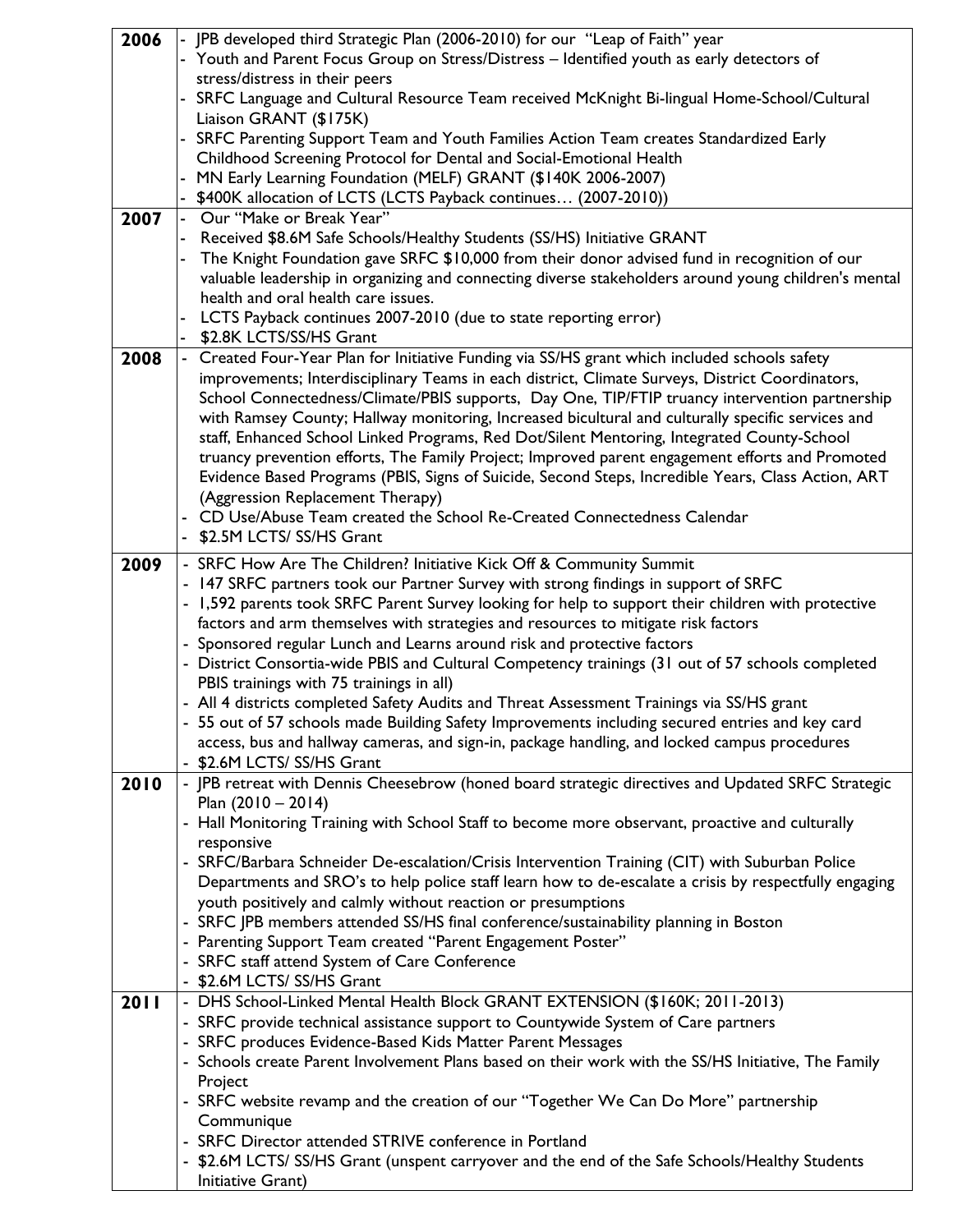| 2012 | - Final No Cost Extension Year of the SS/HS grant                                                                         |
|------|---------------------------------------------------------------------------------------------------------------------------|
|      | - One hallmark of SS/HS grant was that it brought Culturally Specific Liaisons and expanded bicultural                    |
|      | services to partnership and brought us closer "into the bones" of the schools                                             |
|      | - 3,924 School professionals attended over 147 <sup>1</sup> evidence based trainings (from 2007-2012) to                  |
|      | improve student connectedness and learning, cultural competency and school safety: Programs                               |
|      | included Positive Behavioral Interventions and Supports (PBIS), Second Step, Class Action, Signs of                       |
|      | Suicide, Incredible Years, Cultural Competency trainings and the Family Project through the federal                       |
|      | Safe Schools/Healthy Students grant                                                                                       |
|      | - Let's Talk About It! Youth Suicide Prevention Community Dialogues (2012-13) and created Ramsey                          |
|      |                                                                                                                           |
|      | County Suicide Prevention Campaign (evidence based parent booklets; suicide prevention magnets;<br>"Tell Someone" posters |
|      | - SRFC Joint Powers Board attended two Facing Race Dialogues to help us address community wide                            |
|      | racial/ethnic health and educational disparities as well as Disproportionate Minority Contact (DMC)                       |
|      | - Developed Cradle to Career Student's Journey to Success Map                                                             |
|      |                                                                                                                           |
|      | - SRFC Joint Powers Board Members attended STRIVE Cradle to Career conference in Milwaukee                                |
|      | - Formed 4-District Data Team to review shared Cradle to Career Academic Indicators                                       |
|      | - Developed "Homelessness in the Suburbs" video for faith community awareness raising and                                 |
|      | partnership outreach                                                                                                      |
|      | - Developed Kindergarten Readiness and Learner Supports                                                                   |
|      | - \$637K allocation of LCTS                                                                                               |
| 2013 | - SRFC Core Partners met and agreed to contribute an additional \$12,000 to help SRFC meet a                              |
|      | revenue shortfall for FY 14-15; the SRFC Joint Powers Board voted to approve this increase on                             |
|      | November 21, 2013. In exchange for the added financial support, SRFC is offering mandated                                 |
|      | partners the opportunity to utilize SRFC's staff services (up to \$12,000) for internal consultative                      |
|      | support for projects (i.e. resource developments, partnership development, community convening or                         |
|      | grant writing assistance).                                                                                                |
|      | - Created The Resource Table, a resource sharing tool on the SRFC website                                                 |
|      | - Bremer Foundation Homeless Prevention GRANT with Mounds View and Roseville Community                                    |
|      | Support Centers (\$73K) - SRFC Staff spent over 1400 hours developing faith community homeless                            |
|      | prevention partnerships with Community Support Centers                                                                    |
|      | - \$631K allocation of LCTS                                                                                               |
| 2014 | - JPB updated SRFC Strategic Plan (2014 - 2018)                                                                           |
|      | - St. Paul/Mardag/Bigelow Homeless Prevention Grant with Community Support Centers                                        |
|      | (SRFC/faith/school/county partnership) in Mounds View and Roseville (\$80.5K; 2014 -2016). This                           |
|      | effort is now sustained in Mounds View Area communities where they've established their own                               |
|      | 501c3, and in Roseville Area communities where they've developed their own Angel Fund                                     |
|      | Partnership.                                                                                                              |
|      | - SRFC sponsored a Self-Care workshop with Prairie Care to support the prevention of secondary                            |
|      | trauma with 66 practitioners.                                                                                             |
|      | - With Public Health and the Ramsey Countywide Suicide Prevention Coalition, SRFC convened a                              |
|      | "Making Authentic Connections for Suicide Prevention" event with 60 people who learned how to                             |
|      | utilize the Question, Persuade and Refer (QPR) tool from NAMI                                                             |
|      | - 21st Century Community Learning Center GRANT with Roseville School's Unity Centers (\$1.2M;                             |
|      | 2014-2017 with option for 2-year extension)                                                                               |
|      | - MDH Co-Located School-Linked Mental Health GRANT (\$1.1M; 2014-2018)                                                    |
|      | - \$543K allocation of LCTS                                                                                               |
| 2015 | - SRFC JPB partners with Marnita's Table for the Intentional Social Interaction (known as IZI) Train-                     |
|      | the-Trainer Partnership <sup>ii</sup> (\$100K investment; \$60K JBP; \$40K Marnita's Table in-kind)                       |
|      | - Youthprise partners with SRFC JPB through Systems Leveraging Partnership (80k investment (\$40K                         |
|      |                                                                                                                           |
|      | JPB; \$40K Youthprise)                                                                                                    |
|      | - Trained 300 partners (1/3 youth) in IZI model                                                                           |
|      | - SRFC Ist Annual Youth Summit                                                                                            |

<sup>&</sup>lt;sup>1</sup> Records for the Family Project do not include the number of trainings held over the four year period this program was funded.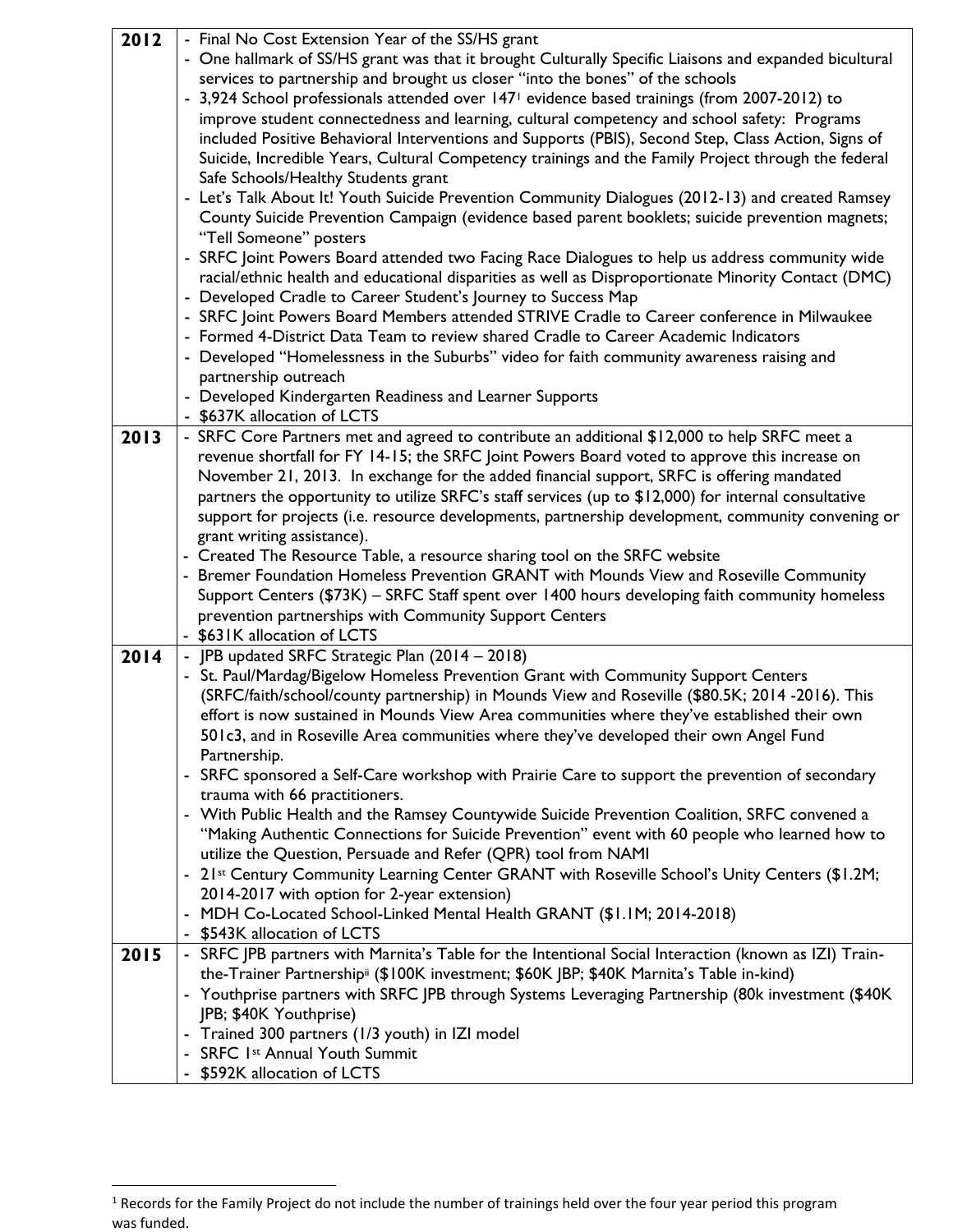| 2016 | - Mounds View Community Support Center creates their own 501c3 to prevent homelessness in                                                                                                |  |  |  |
|------|------------------------------------------------------------------------------------------------------------------------------------------------------------------------------------------|--|--|--|
|      | Mounds View Area School District communities                                                                                                                                             |  |  |  |
|      | - Roseville Community Support Center develops their own Angel Fund Partnership to prevent                                                                                                |  |  |  |
|      | homelessness in Roseville Area School's communities                                                                                                                                      |  |  |  |
|      | - Youthprise gives SRFC YouthBank \$10K (and another \$10K in 2018) to start our own YouthBank                                                                                           |  |  |  |
|      | - White Bear Lake Area Schools Mental/Chemical Health Study Team support                                                                                                                 |  |  |  |
|      | - Out of 42 communities, SRFC was chosen with 2 other communities for the Silos to Circlesiii<br>Community Resiliency Planning awards. (\$100K (\$20K to SRFC, \$80K to Marnita's Table) |  |  |  |
|      | - Worked with the community to develop our EcoSystem Resiliency Map                                                                                                                      |  |  |  |
|      | - Trained 400 (1/3 youth) more partners in IZI model                                                                                                                                     |  |  |  |
|      | - SRFC Resource Table suspended operation                                                                                                                                                |  |  |  |
|      | - \$620K allocation of LCTS                                                                                                                                                              |  |  |  |
| 2017 | - Our Family Service Collaborative branched out into more community engagement and youth                                                                                                 |  |  |  |
|      | engagement work as a way of learning from our stakeholders and sharing power to create a more                                                                                            |  |  |  |
|      | equitable and inclusive system of care together.                                                                                                                                         |  |  |  |
|      | - SRFC has trained and provided technical assistance to over 700 youth and adults with over 5,000                                                                                        |  |  |  |
|      | people participating in an IZI in Suburban Ramsey County to-date.                                                                                                                        |  |  |  |
|      | The IZI model has created a new youth leadership pathway in the schools for youth who didn't feel                                                                                        |  |  |  |
|      | they fit into the traditional leadership roles. 14 Youth-led/Youth-Engaged IZI's cultivated authentic                                                                                    |  |  |  |
|      | community engagement this year.                                                                                                                                                          |  |  |  |
|      | - SRFC's Youth Initiative has successfully piloted a Youth On Boards initiative with MN Civic Youth.                                                                                     |  |  |  |
|      | Eighteen (18) youth have joined 9 boards and are sharing power with organizations with whom they<br>are both stakeholders and decision makers. (\$95K investment from MN Civic Youth)    |  |  |  |
|      | - Our SRFC Out-of-School-Time Network (OSTN) Youth Advocates have refocused peer learning on                                                                                             |  |  |  |
|      | developing a Community-City-County-School Partnership to build a future fit and safe for every                                                                                           |  |  |  |
|      | Suburban Ramsey child and youth.                                                                                                                                                         |  |  |  |
|      | SRFC convened the Community Resource Outreach Program (CROP) library partnership with<br>$\blacksquare$                                                                                  |  |  |  |
|      | school and community partners. They are in their 3rd year in the Maplewood library and 2nd year at                                                                                       |  |  |  |
|      | Roseville offering drop-In Information and Referral services. The program was created after multiple                                                                                     |  |  |  |
|      | library patrons were living in the woods or their cars near the library and using the facilities for                                                                                     |  |  |  |
|      | showering.                                                                                                                                                                               |  |  |  |
|      | - SRFC's Basic Needs Homeless Prevention Peer Learning Team (AKA: Heading Home SUBURBAN                                                                                                  |  |  |  |
|      | RAMSEY) has over 100 participants currently active on our contact list with a consistent average                                                                                         |  |  |  |
|      | attendance of 30 practitioners per month. Partners say this group has been instrumental in helping                                                                                       |  |  |  |
|      | them piece solutions together to prevent homelessness and keep families and their children in their                                                                                      |  |  |  |
|      | homes and school district communities.                                                                                                                                                   |  |  |  |
|      | - SRFC staff attended two-day "Undoing Racism Conference" sponsored by the People's Institute for                                                                                        |  |  |  |
|      | Survival and Beyond                                                                                                                                                                      |  |  |  |
| 2018 | \$515K allocation of LCTS<br>- SRFC secured a fourth round of DHS School Linked/School Based Mental Health funding of                                                                    |  |  |  |
|      | \$235,000 for direct mental health services for another 3 years for Suburban Ramsey County. (The                                                                                         |  |  |  |
|      | total grant amount for Ramsey County is \$648,788 each year for 3 years, which is a total leveraged                                                                                      |  |  |  |
|      | grant of \$1,946,364 countywide. A 60/40 split with St. Paul/GAP.                                                                                                                        |  |  |  |
|      | - SRFC and the YMCA in Shoreview received a DIGG innovation grant of \$20,000 to support a full                                                                                          |  |  |  |
|      | time Youth Engagement Coordinator. The YMCA will employ this position and partner with SRFC                                                                                              |  |  |  |
|      | and the Suburban Ramsey OSTN to amplify youth voice and leadership to support and advocate for                                                                                           |  |  |  |
|      | more culturally responsive Out of School Time opportunities.                                                                                                                             |  |  |  |
|      | - SRFC supported Solid Ground, Lutheran Social Services, St. Andrews and the 4 school districts in                                                                                       |  |  |  |
|      | receiving an MHFA Homework Starts with Home Grant. Funding of \$106,539 from the Family                                                                                                  |  |  |  |
|      | Homeless and Prevention Assistance Program and \$704,826 from the Housing Trust Fund totaling                                                                                            |  |  |  |
|      | \$811,365 for a grant term of October 1, 2018 to September 30, 2021 was secured. Collaborating                                                                                           |  |  |  |
|      | partners will include the School-Linked Community Social Worker Services through CLUES,                                                                                                  |  |  |  |
|      | Merrick and Keystone.                                                                                                                                                                    |  |  |  |
|      | - SRFC supported the St. Paul Children's Mental Health Collaborative and Ramsey County in securing                                                                                       |  |  |  |
|      | funding for a Pritzker Fellow (a \$75,000 value). This position will support the work of the Early                                                                                       |  |  |  |
|      | Childhood Pritzker 0-3 Stakeholder Initiative.                                                                                                                                           |  |  |  |
|      | - SRFC supported a Ramsey County System of Care Grant for an award of \$628,500 to implement                                                                                             |  |  |  |
|      | Wraparound Supports for families throughout the 5 public school districts in Ramsey County.                                                                                              |  |  |  |

- \$568K allocation of LCTS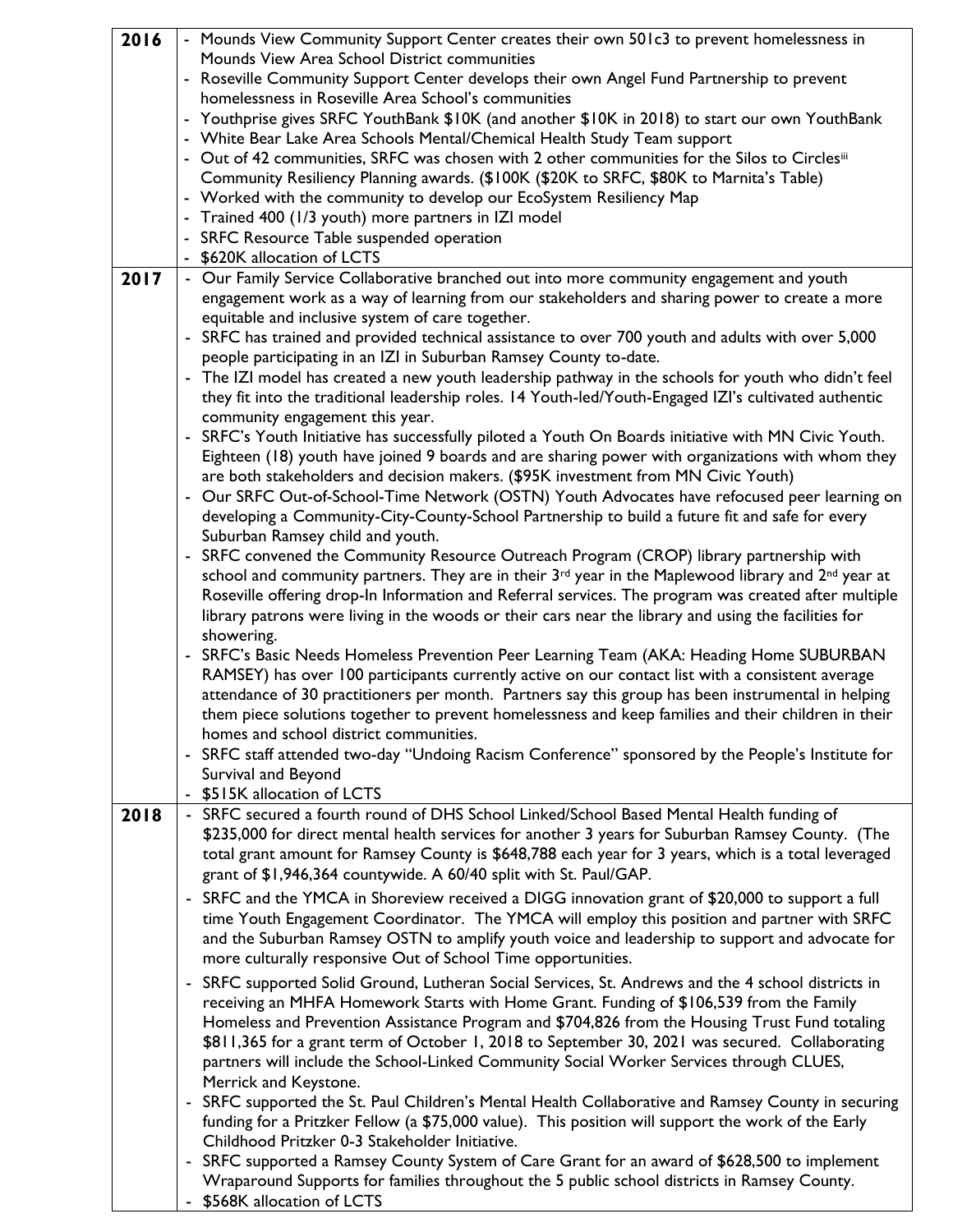| 2019 |                          | The SRFC Joint Powers Board All-Day Equity Retreat was attended by the majority of the board                                                                                        |
|------|--------------------------|-------------------------------------------------------------------------------------------------------------------------------------------------------------------------------------|
|      |                          | and key partners. As part of the JPB's commitment to move towards more equity, we cultivated a                                                                                      |
|      |                          | planning partnership with Cultural Equity Advisors to help us create a Community Informant                                                                                          |
|      |                          | Process to co-create an Equity Work Plan for the collaborative board, staff and partners.                                                                                           |
|      |                          | SRFC JPB passed a Compensation Policy for Cultural Equity Advisors, Cultural Healers and Youth                                                                                      |
|      |                          | Leaders that is equitable, transparent and provides an accountability structure aligned with our                                                                                    |
|      |                          | Fiscal Agent's policies.                                                                                                                                                            |
|      | ٠                        | In collaboration with MN Communities Caring for Children (MCCC), SRFC partners have held                                                                                            |
|      |                          | quarterly Be Well IZI's to support self-care and self-healing communities that stop the perpetuation                                                                                |
|      |                          | of the "pair of ACES" (Adverse Childhood Experiences and Adverse Community Environments) in                                                                                         |
|      |                          | our homes, workplaces and schools.                                                                                                                                                  |
|      | $\blacksquare$           | In collaboration with St. Paul Ramsey County Public Health, the Mental Health and Wellness Action                                                                                   |
|      |                          | Team (MHWAT) planned that first annual Cultural Healing Summit with 200 community members                                                                                           |
|      |                          | in attendance. Our goal is to grow a network of cultural healers who provide the community an                                                                                       |
|      |                          | array of integrated health resources grounded in cultural healing practices.                                                                                                        |
|      |                          |                                                                                                                                                                                     |
|      |                          | In collaboration with Ramsey County Workforce Services, created a Youthworks initiative to                                                                                          |
|      |                          | support volunteer and employment needs of youth, especially under-supported youth.                                                                                                  |
|      |                          | SRFC helped leverage a \$1.8 million in added resources to support Roseville Area Schools' Cohort<br>8 - 21st Century Community Learning Center Grant.                              |
|      | $\blacksquare$           | The JPB fully replenished our SRFC Youth Fund after our Youthprise grant sunsetted                                                                                                  |
|      |                          | \$568,800K allocation of LCTS                                                                                                                                                       |
| 2020 |                          | At the beginning of the pandemic, SRFC maintained a shared Ramsey County Resource Directory                                                                                         |
|      |                          | daily to capture the moving parts of COVID resources and response with a growing number of                                                                                          |
|      |                          | unique viewers (1,200+) and over 140 editors to-date and growing.                                                                                                                   |
|      |                          | SRFC teamed up with the Ramsey County Children's Collaborative (RCCMHC) and                                                                                                         |
|      |                          | County/School/St. Paul Providers and youth to address children's mental health crisis response,                                                                                     |
|      |                          | homelessness, food insecurity, cultural healing, equity and school linked mental health through                                                                                     |
|      |                          | merged teaming and action!                                                                                                                                                          |
|      | ٠                        | SRFC started a Hand-Sewn Mask Making campaign immediately in March. SRFC was able to help 8                                                                                         |
|      |                          | agencies get masks for their employees and raised the urgency early on that hand sewn masks were                                                                                    |
|      |                          | needed.                                                                                                                                                                             |
|      |                          | SRFC serves as an Advisor on the Suburban Ramsey Emergency Coalition who raised \$150,000 to                                                                                        |
|      |                          | support COVID relief in the Roseville and Mounds View School Districts.                                                                                                             |
|      |                          | We contracted with U of M Cultural Wellness Center to offer Youth Cultural Equity Advisor                                                                                           |
|      |                          | Training & Peer Mentoring                                                                                                                                                           |
|      |                          | At the onset of COVID 19, we merged our Suburban Ramsey Out of School Time Network                                                                                                  |
|      |                          | (OSTN) with Ramsey County YouthWorks! Youth Works! promotes opportunities for personal,                                                                                             |
|      |                          | social and educational youth development, leadership and employment enabling youth to develop                                                                                       |
|      |                          | their voice to influence their place in society and to reach their full potential.                                                                                                  |
|      |                          | From discussions with youth who lack connections with employers, YouthWorks created a                                                                                               |
|      |                          | customized resource list for these youth and partnered with Sundance Family Foundation to offer                                                                                     |
|      |                          | weekly ZoomerKammer meetings with employers dedicated to providing meaningful training and                                                                                          |
|      |                          | employment opportunities for youth and adults to earn a living wage and a career pathway to                                                                                         |
|      |                          | economic stability.                                                                                                                                                                 |
|      |                          | SRFC has trained 780 partners in the Intentional Social Interaction (IZI) Model of Marnita's Table.                                                                                 |
|      |                          | 76 (D)IZI's have been held to-date. When George Floyd was murdered, we heard that youth<br>needed a safe space to gather and process. We talked with Marnita's Table, whom SRFC has |
|      |                          | partnered with since 2015. In response to this need, they held open ended virtual evening safe                                                                                      |
|      |                          | spaces for youth conversations for two weeks straight.                                                                                                                              |
|      | $\overline{\phantom{0}}$ | Our Cultural Broker partnership with MHealth Fairview began in July of 2020 along with a newly                                                                                      |
|      |                          | funded CLUES Latinx Parent Support Group.                                                                                                                                           |
|      | ۰                        | We continued to partner with Ramsey County Public Health Mental Health & Wellness Team                                                                                              |
|      |                          | (MHWAT) to hold a Cultural Healer Summits, attended by 200 people.                                                                                                                  |
|      |                          | SRFC held Quarterly Be Well IZI's - Families gathered from all parts of Suburban Ramsey County                                                                                      |
|      |                          | to learn about Self-Care and the power of forming a Self-Healing community to stop the                                                                                              |
|      |                          | perpetuation of Adverse Childhood Experiences and Adverse Community Environments (The Pair                                                                                          |
|      |                          | of ACES). We served yummy Asian and Mexican food, the kids practiced yoga and got to spend                                                                                          |
|      |                          | quality time with a therapy dog while the parents learned about Indigenous Healing practices and                                                                                    |

yoga. They received massages and were given Self-Care Take Home bags. In the first days of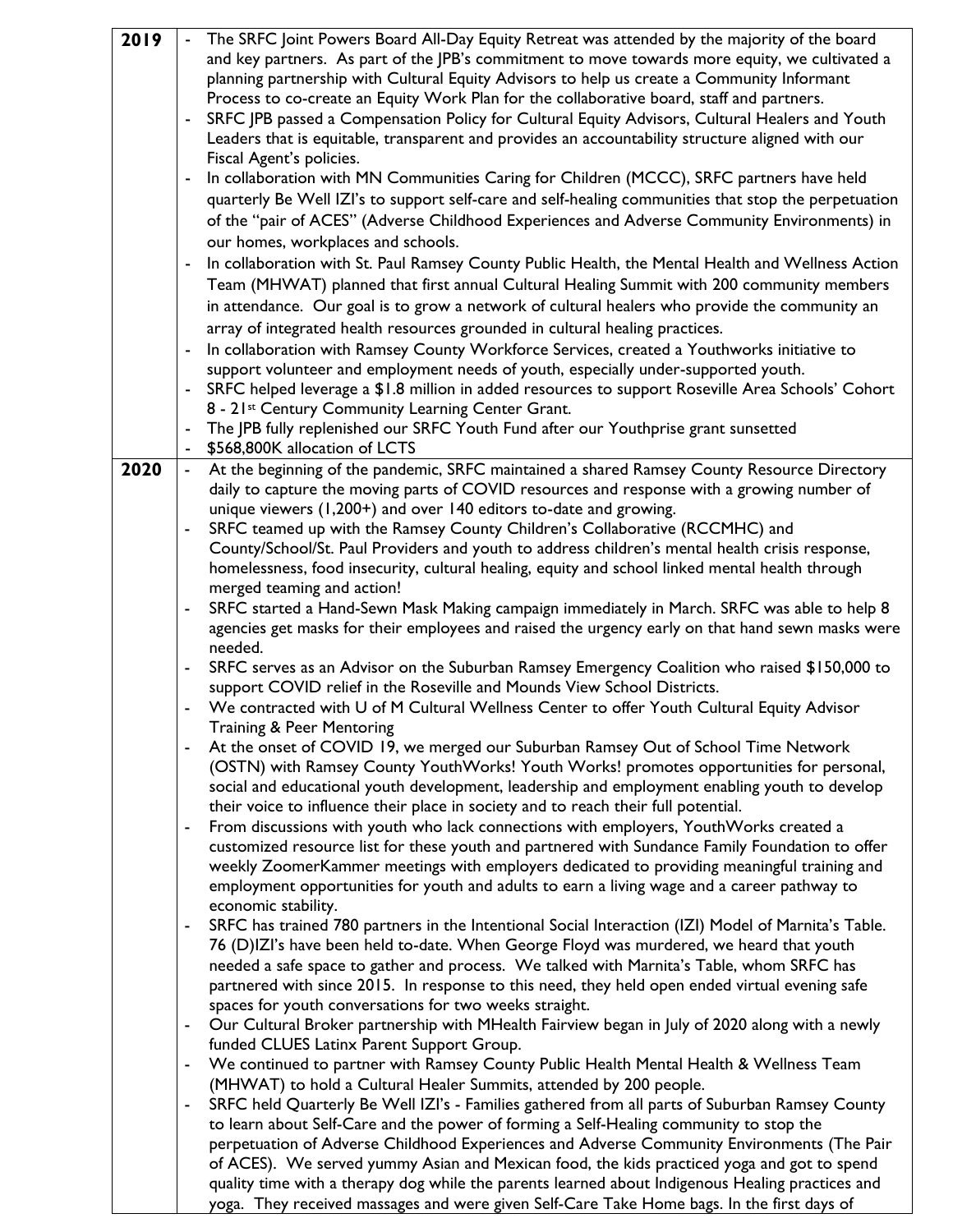|      |   | hearing about COVID-19 in our communities, we had everyone use hand sanitizer before they                |  |
|------|---|----------------------------------------------------------------------------------------------------------|--|
|      |   | came into the space; youth served safely meals instead of allowing folks to self-serve and we talked     |  |
|      |   | about how we can stay connected as a community while practicing social distancing. We knew this          |  |
|      |   | was serious, but there's no way we could fathom how serious.                                             |  |
|      |   | Heading Home SUBURBAN RAMSEY Basic Needs Practitioner Team met weekly when the                           |  |
|      |   | pandemic hit to develop deep supportive partnerships to aid families in maintaining housing stability    |  |
|      |   | and food security.                                                                                       |  |
|      |   | SRFC and Ramsey County Children's Mental Health (RCCMH) co-hosted 3 Community Wellbeing                  |  |
|      |   |                                                                                                          |  |
|      |   | Resource Fairs in October, November and December of 2020. 94 parents/caregivers* and 70                  |  |
|      |   | agency partners offered tangible supports to help the community with their resource needs.               |  |
|      |   | *Unduplicated count.                                                                                     |  |
|      |   | The Homework Starts with Home Grant (HSWH) filled all their grant vouchers to provide Black,             |  |
|      |   | Indigenous, People of Color (BIPOC) and LGBTIQA+ identifying families. We are in the process of          |  |
|      |   | helping these families find permanent vouchers with Metro HRA. SRFC supports monthly HSWH                |  |
|      |   | Parent Advisory Team. Solid Ground was able to get a HSWH grant for Washington County.                   |  |
|      |   | SRFC Joint Powers Board created a new arm of the Joint Powers Board through the development              |  |
|      |   | of the Community Advisory Board (CAB). This board will be comprised of adult and youth cultural          |  |
|      |   | equity advisors, participants who have participated in SRFC programs and initiatives and elders.         |  |
|      |   | This committee will have 2 representative votes on the Joint Powers Board. SRFC Race Equity              |  |
|      |   | Progress this year included:                                                                             |  |
|      |   | $\checkmark$ 30% of our voting board members consist of BIPOC leaders. This is UP 7% from last year      |  |
|      |   | $\checkmark$ Doubled the number of BIPOC youth and adults SRFC supports through paid partnerships.       |  |
|      |   | $\checkmark$ 40% increase from last year in the number of BIPOC LCTS Contracted Grantee Partnerships     |  |
|      |   | $\checkmark$ 5% increase from last year in the percentage of BIPOC children, youth and families serviced |  |
|      |   | with SRFC's CSW program (75% Black, Indigenous, Latinx, Asian and Other Non-White                        |  |
|      |   | People of Color)                                                                                         |  |
|      |   | $\checkmark$                                                                                             |  |
|      |   | 13% increase from last year in the percentage of BIPOC children, youth and families served               |  |
|      |   | with SRFC's School-Linked Mental Health (64% Black, Indigenous, Latinx, Asian and Other                  |  |
|      |   | Non-White/People of Color)                                                                               |  |
|      |   | $\checkmark$ From 2 to 5 BIPOC Targeted Universalism initiatives supported by SRFC to-date (Cultural     |  |
|      |   | Brokers, Youth Cultural Equity Advisors, Latinx Parent Support Groups, Homework Starts                   |  |
|      |   | with Home and Ramsey County System of Care Wrap Around Project)                                          |  |
|      |   | $\checkmark$ Created a new Community Advisory Board to share power with the community regarding          |  |
|      |   | SRFC operations.                                                                                         |  |
|      |   | \$494,137.70 allocation of LCTS                                                                          |  |
| 2021 |   | We engaged 160 new partners in FY 20-21 to help us help children, youth and families.                    |  |
|      |   | This past year (FY 20-21), SRFC partners served 3,632 families through school-linked programming         |  |
|      |   | during unprecedented and incredibly stressful times.                                                     |  |
|      | - | One example of exponential services is the work of our SRFC Funded School-Linked Community               |  |
|      |   | Social Workers/Community Resource Navigators. This year they served 327 families with care               |  |
|      |   | management support (This is THREE TIMES the number of families served since last year). They             |  |
|      |   | also provided 453 families with Rapid Response Support (This is EIGHT TIMES the number of                |  |
|      |   | families since last year).                                                                               |  |
|      |   | YouthWorks! (90 partners) inform the New Youth Jobs and Training Opportunities Resource                  |  |
|      |   | Directory (updated daily) with 22 unique viewers as of May 5, 2021 (up 5 viewers from last               |  |
|      |   | quarter).                                                                                                |  |
|      | - | SRFC is a partner on 2 Ramsey County grants (in addition to the sunsetting System of Care grant);        |  |
|      |   | the Preschool Development Grant and the Upward Mobility Grant.                                           |  |
|      | ۰ | Zoomerkammers are an outgrowth of YouthWorks! SRFC has connected Sundance Family                         |  |
|      |   |                                                                                                          |  |
|      |   | Foundation's Zoomerkammers with connections to practitioners for direct feedback from end                |  |
|      |   | users, students, parents and managers. As a result of SRFC's cross marketing efforts, a poll of all of   |  |
|      |   | the SFRC programs resulted in Zoomerkammers being the most recognized program of all                     |  |
|      |   | programs with 65% of respondents.                                                                        |  |
|      | - | YouthWorks! partners instrumental in the creation of the Financial Health and Wealth Creation            |  |
|      |   | virtual gathering which attracted 90 people, at least 50 were parents and low-income families, to        |  |
|      |   | discover strategies to move out of poverty.                                                              |  |
|      | ۰ | All in all, SRFC has approximately 300 followers who follow the zoomerkammers and commit to              |  |
|      |   | helping youth and families access meaningful training, Learn, Earn and Lead opportunities and live-      |  |
|      |   | able wage employment.                                                                                    |  |

 $\mathsf{l}$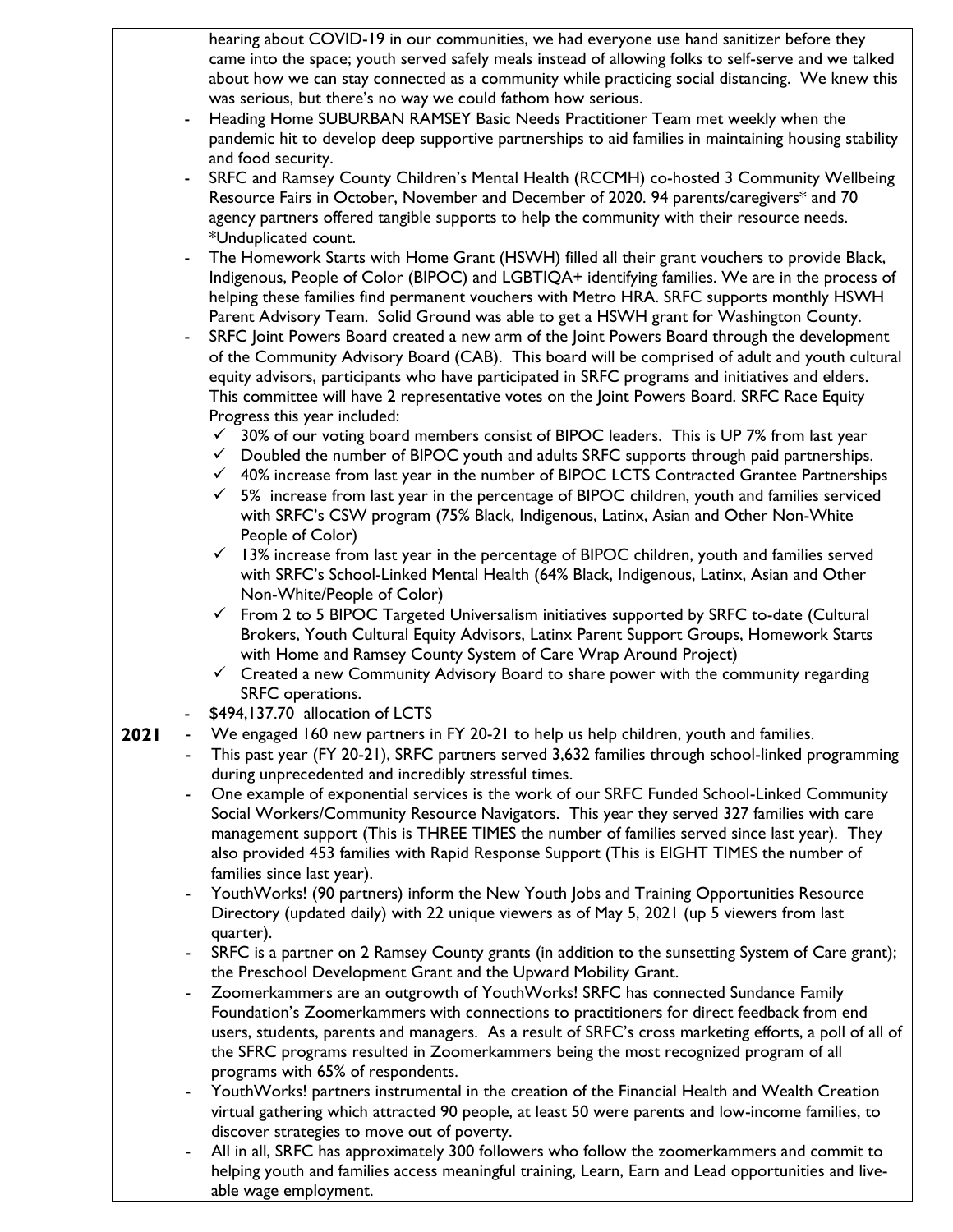| $\blacksquare$ | Heading Home Suburban Ramsey Basic Needs Practitioner Team Members 161 members (up 44                                                                                                                 |
|----------------|-------------------------------------------------------------------------------------------------------------------------------------------------------------------------------------------------------|
|                | members from this time last year)                                                                                                                                                                     |
| $\blacksquare$ | The Heading Home Suburban Ramsey Basic Needs Practitioner Peer Learning Group are key<br>informants to our Ramsey County Basic Needs Resource Directory that we update daily. This                    |
|                | Resource Directory has been instrumental in helping other entities create their resource                                                                                                              |
|                | directories and has helped practitioners stay up to date on all the changing resources available for                                                                                                  |
|                | families during the pandemic. 1,677 unique viewers have accessed the document since March 18,                                                                                                         |
|                | 2020. The partners also work with SRFC to provide Rapid Response Teams (RRT) Zoom Meetings for                                                                                                        |
|                | complex cases.                                                                                                                                                                                        |
|                | SRFC is working closely with the Children's Mental Health Collaborative to address the gaps in the                                                                                                    |
|                | children's mental health crisis response system. In the past year, we co-facilitated 40 shared teams                                                                                                  |
|                | and resource fairs, all to improve systems that support children's crisis response and basic needs                                                                                                    |
| ٠              | for families.<br>The Improve Group helped SRFC create a new Evaluation Dashboard of Service, Equity & Board                                                                                           |
|                | Metrics to survey partners about SRFC's value, influence, reach and functioning as well as board                                                                                                      |
|                | engagement and funded initiatives.                                                                                                                                                                    |
| $\blacksquare$ | On a monthly basis, SRFC co-facilitates four countywide meetings: The Expanded Intensive Mental                                                                                                       |
|                | Health Team (E-IMH), The Expanded Community Resource Navigators (E-CRN), The Expanded                                                                                                                 |
|                | Housing Navigator Team and the Crisis Response De-Escalation team (CRDE). We are also                                                                                                                 |
|                | working together to manage and streamline the Safe Families Project. This was a decision made at                                                                                                      |
|                | the beginning of the pandemic to join forces with RCCMH to address critical countywide systems                                                                                                        |
|                | issues around mental health.                                                                                                                                                                          |
| ٠              | SRFC served as an Advisor for the Suburban Ramsey Emergency Coalition. The Coalition raised a                                                                                                         |
|                | total of \$185,579.97 in total contributions. \$183,670 was awarded to local, non-profit service<br>providers and a balance remaining of \$1,326.20. Only \$125 was used for direct expenses and less |
|                | than \$500 paid to St. Paul and Minnesota Foundation (SPMF) for administration and financial                                                                                                          |
|                | management. The Shoreview Community Foundation will use the remaining balance to start a                                                                                                              |
|                | permanent emergency fund that can be grown and used in the future for locally-based, emergency                                                                                                        |
|                | purposes. This is another lasting legacy of our Suburban Ramsey Emergency Coalition! I am so                                                                                                          |
|                | grateful to be part of this amazing coalition of 17 total service clubs and community foundations.                                                                                                    |
| $\blacksquare$ | Due to the changes in officing, staff and the pandemic, SRFC is realizing significant cost-savings                                                                                                    |
|                | which we can pass on to our community in various ways. An approximate \$72,540 total cost<br>savings (realized fully in FY 21-22)                                                                     |
|                | Implemented SRFC's Co-Leadership Model with 4 Co-Leaders, 4 Volunteers, Fiscal Agent Staff                                                                                                            |
| ٠              | support, part time assistant and close partnering with Ramsey County Workforce Service,                                                                                                               |
|                | Sundance Family Foundation and the Ramsey County Children's Mental Health Collaborative.                                                                                                              |
| $\blacksquare$ | BIPOC leaders now make up the majority of our SRFC Joint Powers Board and we have a                                                                                                                   |
|                | culturally diverse Community Advisory Board made up of youth, adults and elders.                                                                                                                      |
| $\blacksquare$ | The SRFC Community Advisory Board (CAB) was created in 2020 and they didn't waste any time.                                                                                                           |
|                | After the board designated \$50,000 to the CAB to make service recommendations, they                                                                                                                  |
|                | recommended 4 new Mutual Aid projects focused on Sports Equity, Food Soverienty, Early                                                                                                                |
| $\blacksquare$ | Childhood Mental Health Supports and Youth/Adult Mentoring.<br>Homework Starts with Home Solid Ground was approved for their 2 <sup>nd</sup> 3-year grant with MHFA's                                 |
|                | Homework Starts with Home (HSWH)! Our collaborative initiative was I of only 3 grants funded                                                                                                          |
|                | in the state for \$1.4M (\$3.5M in the state) in rental assistance and services to prevent and end                                                                                                    |
|                | homelessness! Outcomes: prevent and end homelessness and improve school attendance and                                                                                                                |
|                | academic achievement. In our 1st grant proposal, Suburban HSWH proposed to serve 48                                                                                                                   |
|                | households, or approximately 173 adults and children. We have well exceeded that goal by serving                                                                                                      |
|                | 291 adults and children in 76 families. 119 persons in 33 families have received homeless                                                                                                             |
|                | prevention assistance and 172 persons in 43 families received homeless assistance. 100% of the 33                                                                                                     |
|                | households receiving prevention assistance have avoided homelessness.<br>SRFC and Ramsey County Children's Mental Health Collaborative (RCCMHC) partnered with                                        |
| $\blacksquare$ | Ramsey County, YouthWorks!, The Sundance Family Foundation and Blue Cross/Blue Shield to                                                                                                              |
|                | create our first Financial Health and Wealth Creation Resource Fair. 90 attendees heard 3                                                                                                             |
|                | presenters (including a Youth featured in Sundance's Ear and Learn Documentary) and visited 13                                                                                                        |
|                | Break Out Rooms. Almost 90 attendees stayed at the Fair for the whole 2 hours.                                                                                                                        |